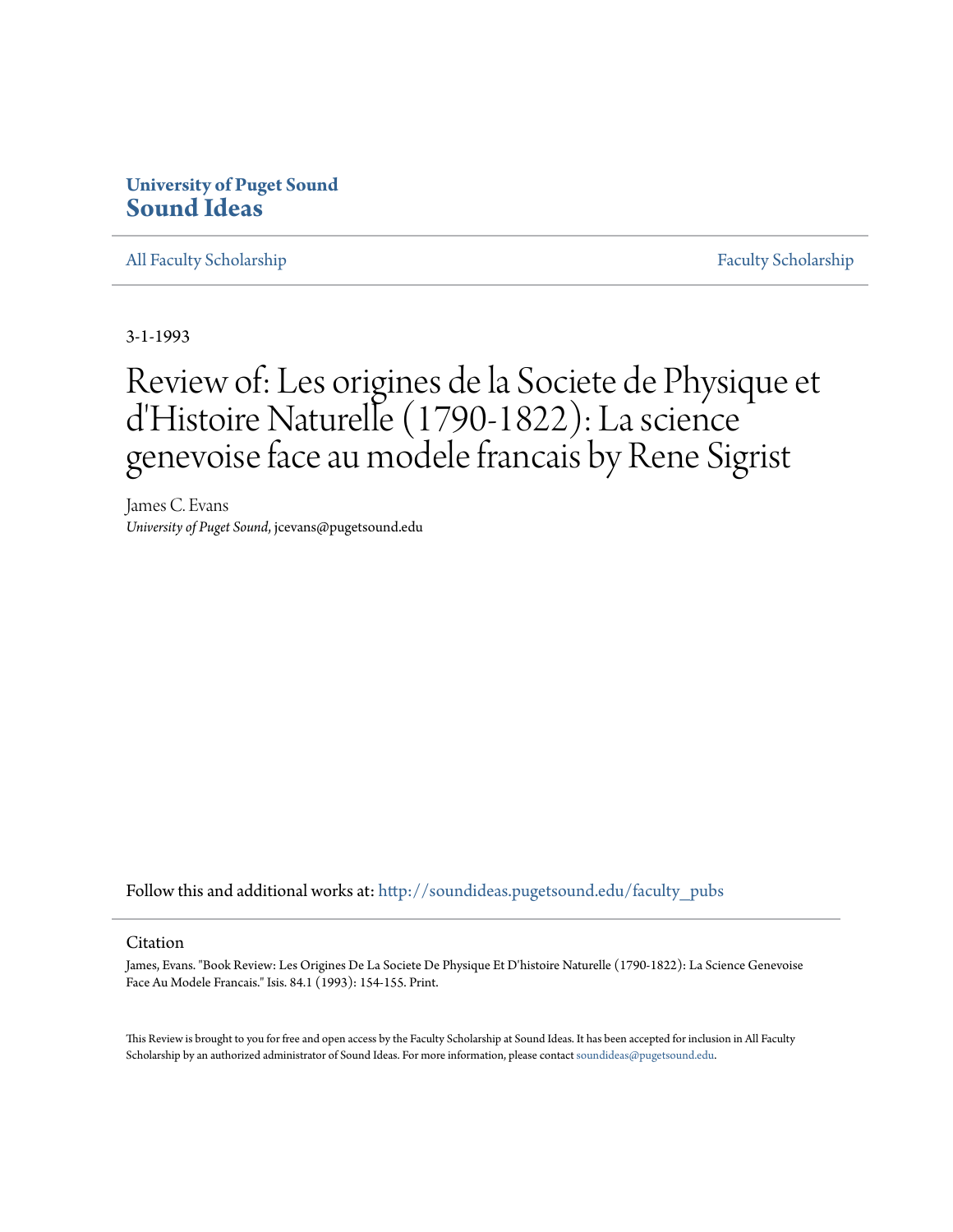

Les origines de la Societe de Physique et d'Histoire Naturelle (1790-1822): La science genevoise face au modele francais by Rene Sigrist Review by: James Evans Isis, Vol. 84, No. 1 (Mar., 1993), pp. 154-155 Published by: [The University of Chicago Press](http://www.jstor.org/action/showPublisher?publisherCode=ucpress) on behalf of [The History of Science Society](http://www.jstor.org/action/showPublisher?publisherCode=hss) Stable URL: http://www.jstor.org/stable/235590

Accessed: 08/10/2014 18:44

Your use of the JSTOR archive indicates your acceptance of the Terms & Conditions of Use, available at <http://www.jstor.org/page/info/about/policies/terms.jsp>

JSTOR is a not-for-profit service that helps scholars, researchers, and students discover, use, and build upon a wide range of content in a trusted digital archive. We use information technology and tools to increase productivity and facilitate new forms of scholarship. For more information about JSTOR, please contact support@jstor.org.



*The University of Chicago Press* and *The History of Science Society* are collaborating with JSTOR to digitize, preserve and extend access to *Isis.*

http://www.jstor.org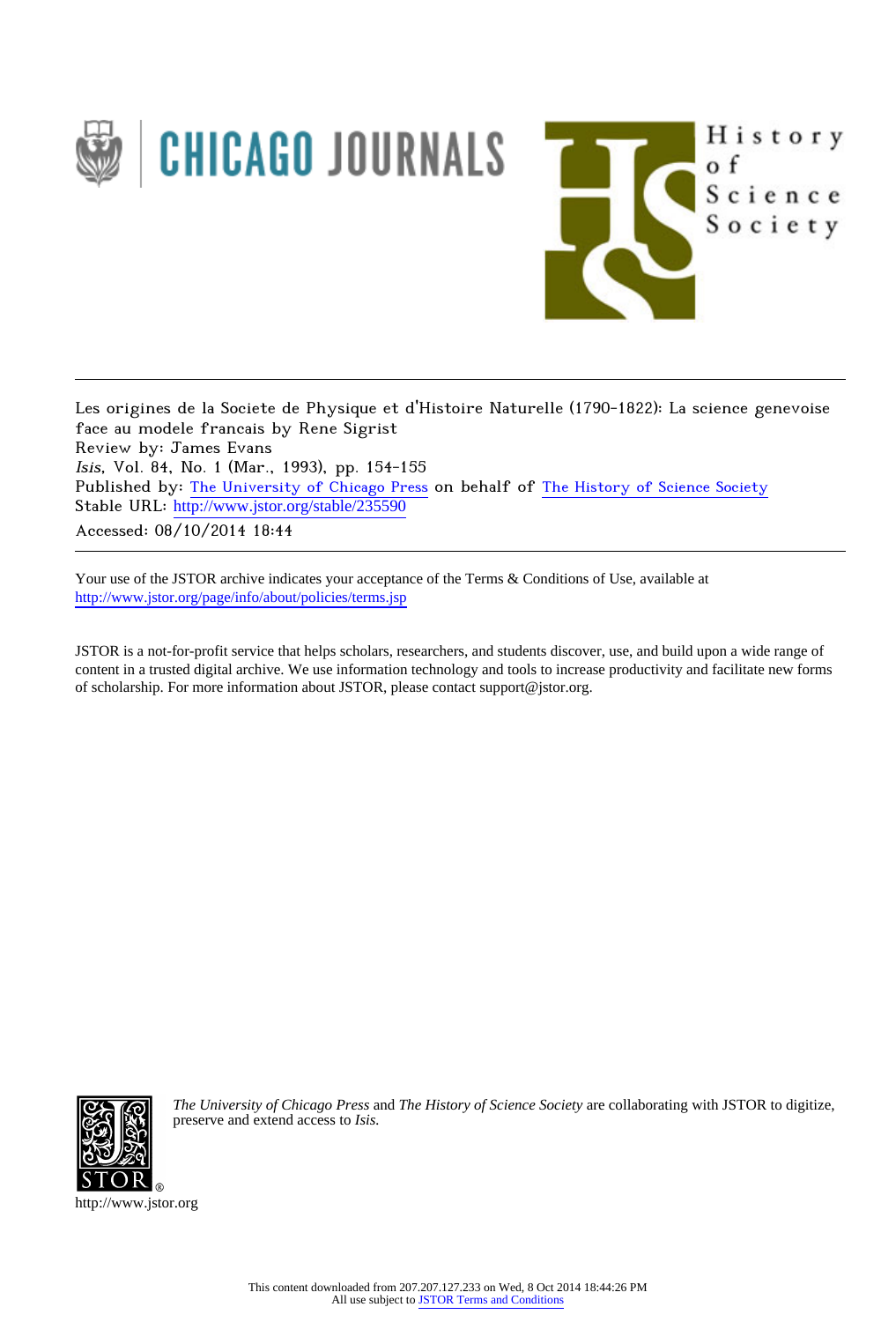**Benedict de Saussure. (Studia Halleriana, 3.) 507 pp., illus., index. Bern/Stuttgart: Hans Huber Publishers, 1990. SFr 78, DM 88.** 

**Letters in the eighteenth century provided a means to announce new discoveries, collaborate, and encourage younger colleagues. The correspondence between Albrecht von Haller**  and Horace-Bénédict de Saussure, meticu**lously edited by Otto Sonntag, is of value in illuminating aspects of the career and character of Haller's younger Genevan disciple.** 

**The correspondence begins in 1760, when Haller was fifty-one and in the midst of the arduous task of publishing his major work, Elementa physiologiae corporis humani. Haller had recently returned to his native Bern after seventeen years as a prominent professor of anatomy, botany, and surgery at the University of G6ttingen. Saussure, a mere twenty-year-old, was about to embark on a distinguished career as a geologist and Alpine explorer. When he competed for the chair of philosophy in 1762, Saussure received Haller's strong public endorsement, a decisive factor in his election.** 

**A common interest in Swiss flora inspired their first letters. Dry botanical reports are enlivened by their opinions of fellow scientists. For example, they complained that Linnaeus was both arrogant and inexact. They had a low opinion of Buffon's materialism, though Saussure surprised Haller when he reported from Paris that Buffon's behavior was friendly and open, unlike that of other French "demisavants," who seemed fearful they might let slip the kernel of a discovery. The letters mention Saussure's investigations of the problems of generation, no doubt stimulated by the work of Buffon and John Turberville Needham. Many letters are devoted to discussions of the political troubles in Geneva in the 1760s, including the meddling of Voltaire and the pernicious influence of Rousseau's Social Contract. Others are more personal, reflecting Saussure's desire to obtain Haller's medical opinion on the various illnesses of family members.** 

**The correspondence ends in 1777, three months before Haller's death. In all, Haller and Saussure exchanged about 410 letters, of which Sonntag was able to find 331. Missing letters are numbered and probable dates indicated at the appropriate chronological points in the text.** 

**Sonntag's editing is impeccable. He has preserved Haller's idiosyncratic spelling, yet**  **the letters are clear and comprehensible. His notes are informative without overwhelming the texts. He explains Genevan idioms and references to Genevan institutions. Compared to The Correspondence between Albrecht von Haller and Charles Bonnet (Bern: Hans Huber, 1983), also edited by Sonntag, Haller's letters to Saussure are shorter and more matter-of-fact. They lack the intense theoretical and religious discussions characteristic of his communications with Bonnet. However, the Haller-Saussure correspondence is rich in details of the period and sheds on Saussure's character and life a light unavailable from other sources.** 

**VIRGINIA P. DAWSON** 

**Rene Sigrist. Les origines de la Societe de Physique et d'Histoire Naturelle (1790-1822):**  La science genevoise face au modèle français. **(Mdmoires de la Societe de Physique et**  d'Histoire Naturelle de Genève, 45[1].) viii **+ 236 pp., illus., figs., apps., bibl., index.**  Geneva: Société de Physique et d'Histoire Naturelle de Genève, 1990. (Paper.)

**In August 1791 seven bourgeois of Geneva who cultivated "by taste one or several branches of natural history" sat down to form a society. Within a few weeks five new members swelled the ranks to twelve. Among the founding dozen were Marc-Auguste Pictet,**  Jean Sénebier, and Horace-Bénédict de Saussure. René Sigrist's handsomely illustrated **commemorative volume traces the history of the Societe de Physique et d'Histoire Naturelle (SPHN) through its first three decades.** 

**In the closing decades of the eighteenth century, Genevan science experienced a little golden age reminiscent of the Scottish Enlightenment. The founding of the SPHN was one manifestation of the new importance of science at Geneva. Others were the establishment of a chair of experimental physics at the Academy of Geneva and the success of the Pictets' periodical, Bibliotheque Britannique, a conduit for the dissemination of British science to the French-speaking world.** 

**Sigrist's book is far more than a history of the SPHN. He devotes considerable attention to the research of the early members of the society and their roles in the scientific controversies of the time (e.g., arguments over the design of meteorological instruments, vaccination, stones that fall from the sky, and** 

All use subject to [JSTOR Terms and Conditions](http://www.jstor.org/page/info/about/policies/terms.jsp)